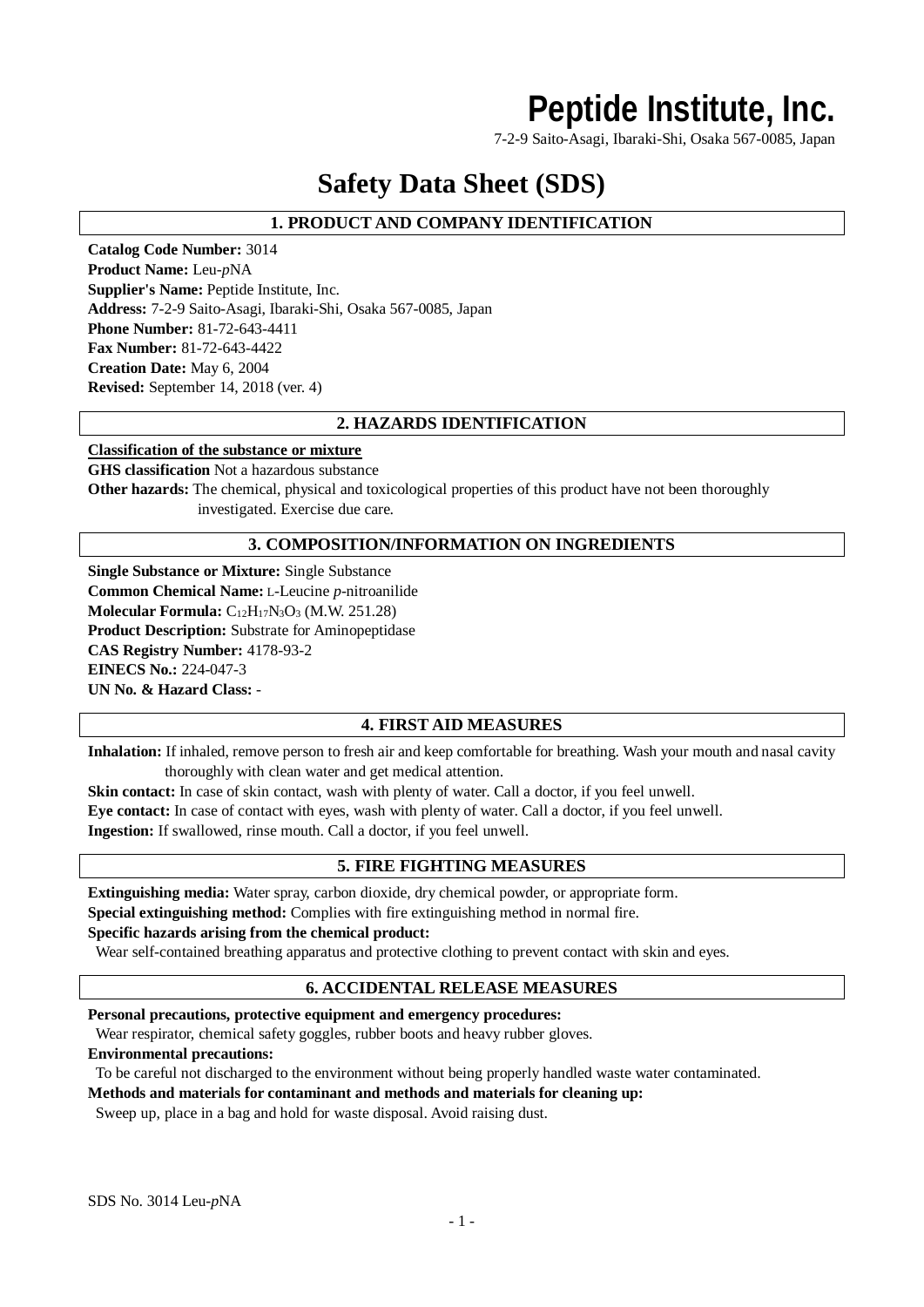# **Peptide Institute, Inc.**

7-2-9 Saito-Asagi, Ibaraki-Shi, Osaka 567-0085, Japan

## **7. HANDLING AND STORAGE**

**Handling:** Avoid inhalation. Avoid contact with eyes, skin and clothing. **Storage:** Keep container tightly closed. Store in a cool dry place. Recommended Storage 2-10 °C.

## **8. EXPOSURE CONTROLS/PERSONAL PROTECTION**

**Engineering controls:** No data available **Exposure limits:** No data available **Personal protective equipment:**

Wear appropriate respirator, chemical-resistant gloves, safety goggles, other protective clothing.

## **9. PHYSICAL AND CHEMICAL PROPERTIES**

**Appearance and Odor:** Pale yellow crystalline powder **Reactivity in Water:** No reactivity **Solubility:** Soluble in MeOH or AcOEt

## **10. STABILITY AND REACTIVITY**

**Stability:** No data available **Reactivity:** No data available

## **11. TOXICOLOGICAL INFORMATION**

**Acute toxicity:** No data available **Skin irritation/corrosion:** No data available **Serious eye damage/ irritation:** No data available **Respiratory or skin sensitization:** No data available **Reproductive cell mutagenicity:** No data available **Carcinogenicity:** No data available **Reproductive toxicity:** No data available **STOT-single exposure:** No data available **STOT-repeated exposure:** No data available **Aspiration hazard:** No data available

## **12. ECOLOGICAL INFORMATION**

**Ecotoxicity:** No data available **Persistence and degradability:** No data available **Bioaccumulative potential:** No data available **Mobility in soil:** No data available

## **13. DISPOSAL CONSIDERATIONS**

Observe all federal, state and local environmental regulations. Dissolve or mix the material with a combustible solvent and burn in a chemical incinerator equipped with an afterburner and scrubber.

## **14. TRANSPORT INFORMATION**

**UN number and UN classification:** This material is not classified as hazardous goods.

## **15. REGULATORY INFORMATION**

Not applicable.

Caution: The chemical, physical and toxicological properties of this product have not been thoroughly investigated. Exercise due care.

SDS No. 3014 Leu-*p*NA